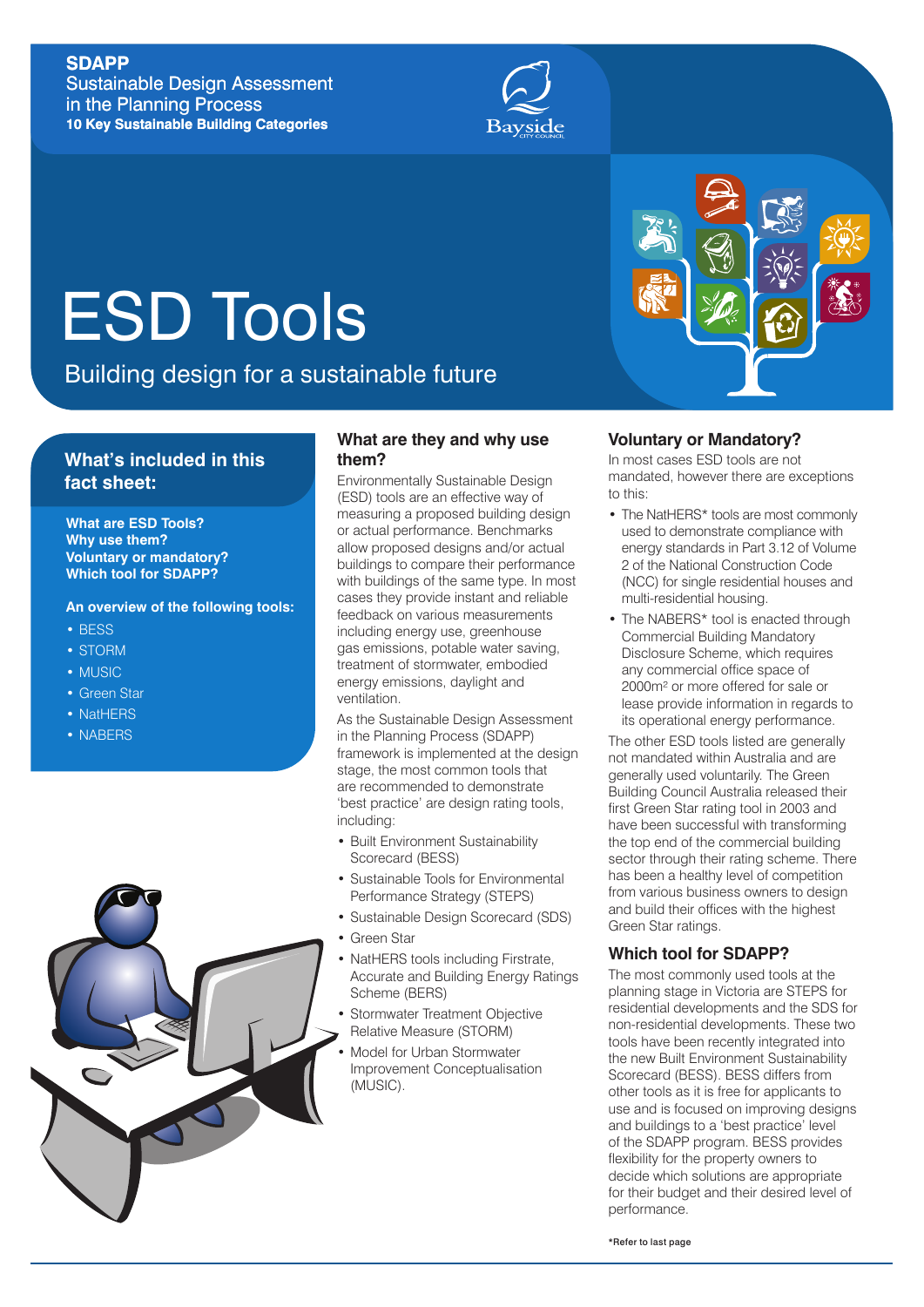

#### Table 1: Tool applicability overviewResidential Non-residential Beverage<br>Retail Multiple<br>Single<br>Extension Building **Facility Hecrea** Recreational Public Food & Mandatory | NatHERS  $\big| \bigvee \big| \bigvee \big|$ NABERS  $\|\cdot\|$   $\|\cdot\|$ Requirement BESS  $\big|\bigvee\big|\bigvee\big|\bigvee\big|\bigvee\big|\bigvee\big|\bigvee\big|\bigvee\big|\bigvee\big|\bigvee$ depends on Responsible STORM  $\big|\bigvee\big|\bigvee\big|\bigvee\big|\bigvee\big|\bigvee\big|\bigvee\big|\bigvee\big|\bigvee\big|\bigvee\big|\bigvee$ **Authority** MUSIC  $\|\hspace{0.1cm} \|\hspace{0.1cm} \hspace{0.1cm} \big\| \hspace{0.1cm} \big\| \hspace{0.1cm} \big\| \hspace{0.1cm} \big\| \hspace{0.1cm} \big\| \hspace{0.1cm} \big\| \hspace{0.1cm} \big\| \hspace{0.1cm} \big\| \hspace{0.1cm} \big\| \hspace{0.1cm} \big\| \hspace{0.1cm} \big\| \hspace{0.1cm} \big\| \hspace{0.1cm} \big\| \hspace{0.1cm} \big\| \hspace{0.1cm} \big\$ Green Star

| <b>BESS</b><br>(Built Environment Sustainability Scorecard)<br>www.bess.net.au                                                                                                   | Administrator: Council Alliance for a Sustainable Built Environment (CASBE)<br>Applicability: Residential, non-residential and mixed use - Building Classes 1-10                                                                                                |                                                                                                                                                                                  |  |  |  |  |
|----------------------------------------------------------------------------------------------------------------------------------------------------------------------------------|-----------------------------------------------------------------------------------------------------------------------------------------------------------------------------------------------------------------------------------------------------------------|----------------------------------------------------------------------------------------------------------------------------------------------------------------------------------|--|--|--|--|
| Free and simple online assessment rating<br>tool for most types of development.<br><b>Measure of performance</b><br>Demonstrates 'best practice' in the<br>following categories: | <b>Pros</b><br>• Free to use online<br>• Simple interface and easy to use<br>• Provides benchmarks and measures<br>the percentage improvement of                                                                                                                | • Interactive with scoring generated<br>immediately, allowing user to<br>improve their score by upgrading<br>design features                                                     |  |  |  |  |
| • Indoor Environment Quality<br>• Energy Efficiency<br>• Water Efficiency<br>• Stormwater Management<br>• Transport<br>• Waste<br>• Urban Ecology                                | a development compared to a<br>conventional design<br>• Adopted by councils across Victoria<br>• Caters to residential, non-residential<br>and mixed-use development of<br>various sizes<br>• Specifically formulated for<br>assessment in the planning process | Cons<br>• Requires an understanding of the<br>NatHERS energy rating scheme<br>• Limited applicability to rural areas/<br>areas without reticulated services.<br>i.e. gas & water |  |  |  |  |

• Management

v

# **STORM**

(Stormwater Treatment Objective - Relative Measure) www.storm.melbournewater.com.au

#### **Measure of performance**

The elements of a development that affect or treat stormwater are assessed and given a score from 0% to 100%+.

100% STORM rating = 45% reduction in the typical annual load of total nitrogen and achievement of best practice water quality objectives.

# **Pros**

- Free to use online
- Simple interface and easy to use

**Administrator:** Melbourne Water

**Applicability:** Stormwater impact of all development

- Interactive scoring
- Perfect for smaller developments of 10 dwellings or less

#### **Cons**

- Doesn't allow sequential treatment trains
- Restricted to sites up to 1 hectare
- Assumes rainwater tanks are connected to toilets for flushing
- Several buildings on a large site may require more treatment than a single large building, depending on the site coverage and other aspects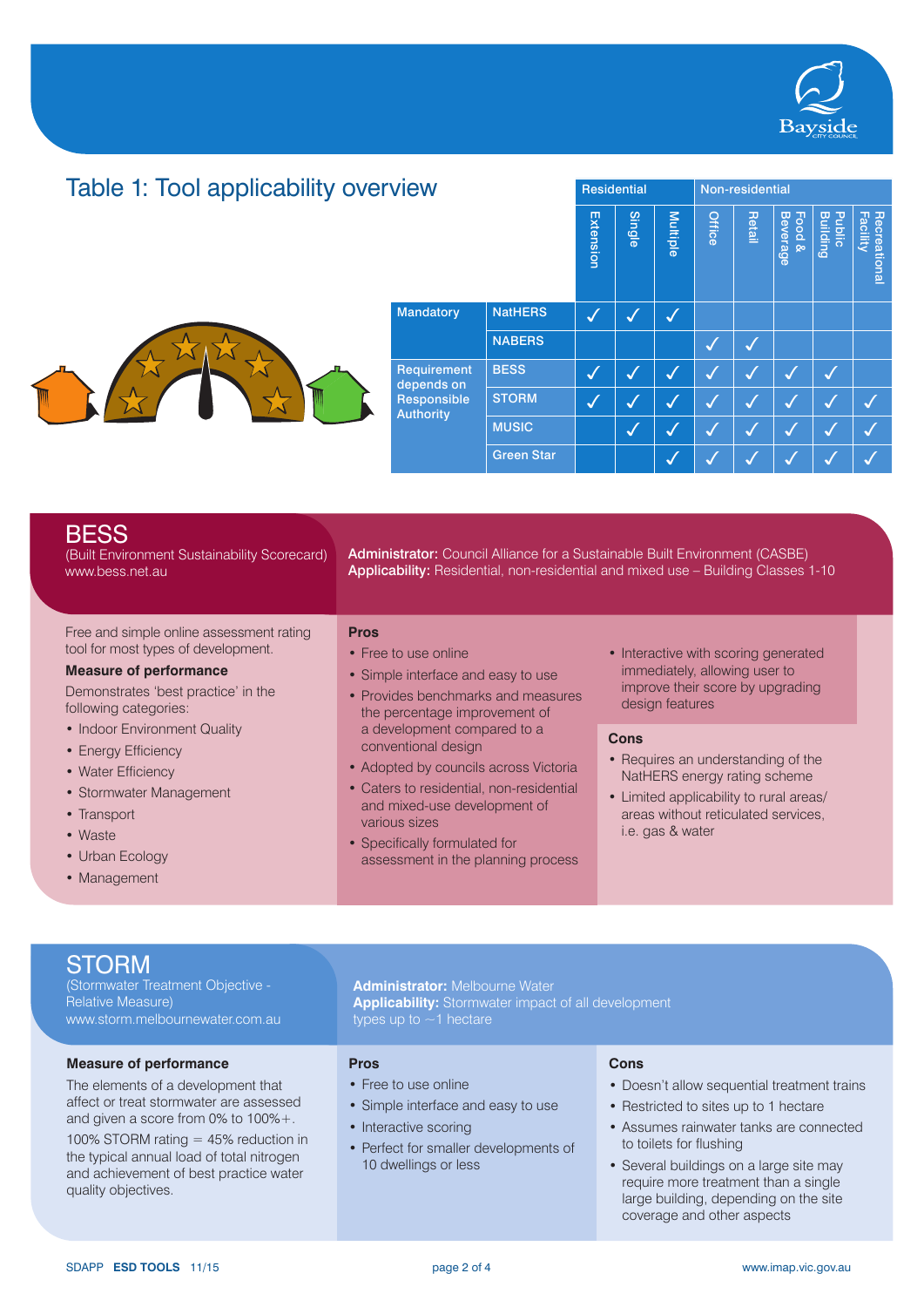

# Table 2: What do the tools cover?

|                   | Indoor<br>Environmental<br>Quality | <b>Energy</b> | <b>Water</b>            | Stormwater     | <b>Materials</b> | Transport | <b>Waste</b> | <b>Ecology</b> | Innovation           | <b>Management</b>       | Emissions     |
|-------------------|------------------------------------|---------------|-------------------------|----------------|------------------|-----------|--------------|----------------|----------------------|-------------------------|---------------|
|                   | ≊₹                                 | ш             | でし                      |                |                  | 楽<br>43.  | Q            |                |                      | $\mathbf{\mathfrak{Q}}$ | $\frac{1}{2}$ |
| <b>NatHERS</b>    |                                    | $\sim$        |                         |                |                  |           |              |                |                      |                         |               |
| <b>NABERS</b>     |                                    |               | $\overline{\mathbf{v}}$ |                |                  |           | $\sim$       |                |                      |                         |               |
| <b>BESS</b>       | ✓                                  | √             | $\boldsymbol{J}$        | √              |                  | IJ        | IJ           | J              | $\sqrt{\frac{1}{2}}$ | $\sqrt{}$               |               |
| <b>STORM</b>      |                                    |               |                         | $\overline{J}$ |                  |           |              |                |                      |                         |               |
| <b>MUSIC</b>      |                                    |               |                         | √              |                  |           |              |                |                      |                         |               |
| <b>Green Star</b> |                                    |               |                         |                |                  |           |              |                |                      |                         |               |

# MUSIC

(Model For Urban Stormwater Improvement Conceptualisation) toolkit.ewater.com.au/tools/MUSIC

#### **Measure of performance**

MUSIC models stormwater treatment elements and provides the litres of stormwater treated or stored for reuse and pollution reduction.

#### **Administrator:** ewater Co-operative, Research Centre **Applicability:** Stormwater impact of all development types

Administrator: Green Building Council of Australia (GBCA)

industrial and convention centre buildings, residential neighbourhoods

**Pros**

- Designed to simulate more complex urban stormwater systems, multiple treatment types and treatment trains
- Better for larger developments

#### **Cons**

- Requires a sound knowledge of urban stormwater management principles and practices
- Licensed software
- Cost

Applicability: Office, office interiors, retail, healthcare, multi-residential, education,

# Green Star

www.gbca.org.au

#### **Measure of performance**

**4 Star** Green Star (score 45-59): 'Australian Best Practice'

**5 Star** Green Star (score 60-74): 'Australian Excellence'

**6 Star** Green Star (score 75-100): 'World Leadership'

Certification is required for claiming a particular star rating.

Reviews environmental sustainability in the following categories:

- Management
- Indoor Environment Quality
- Energy
- Transport
- Water
- Materials
- Land Use & Ecology
- Emissions
- Innovation

#### **Pros**

- Members can download tool components from the website www. gbca.org.au
- Provides benchmarks and scores a development
- Adopted and endorsed by CASBE
- Detailed analysis that is suited to larger developments aiming for the top of the property market
- Independent verification of rating
- National/International marketing through GBCA

#### **Cons**

- Green Star Certification requires an accredited professional
- Not suited to all types of developments
- Relatively high cost of assessment
- Tradable points scoring system may encourage adoption of non-optimal measures